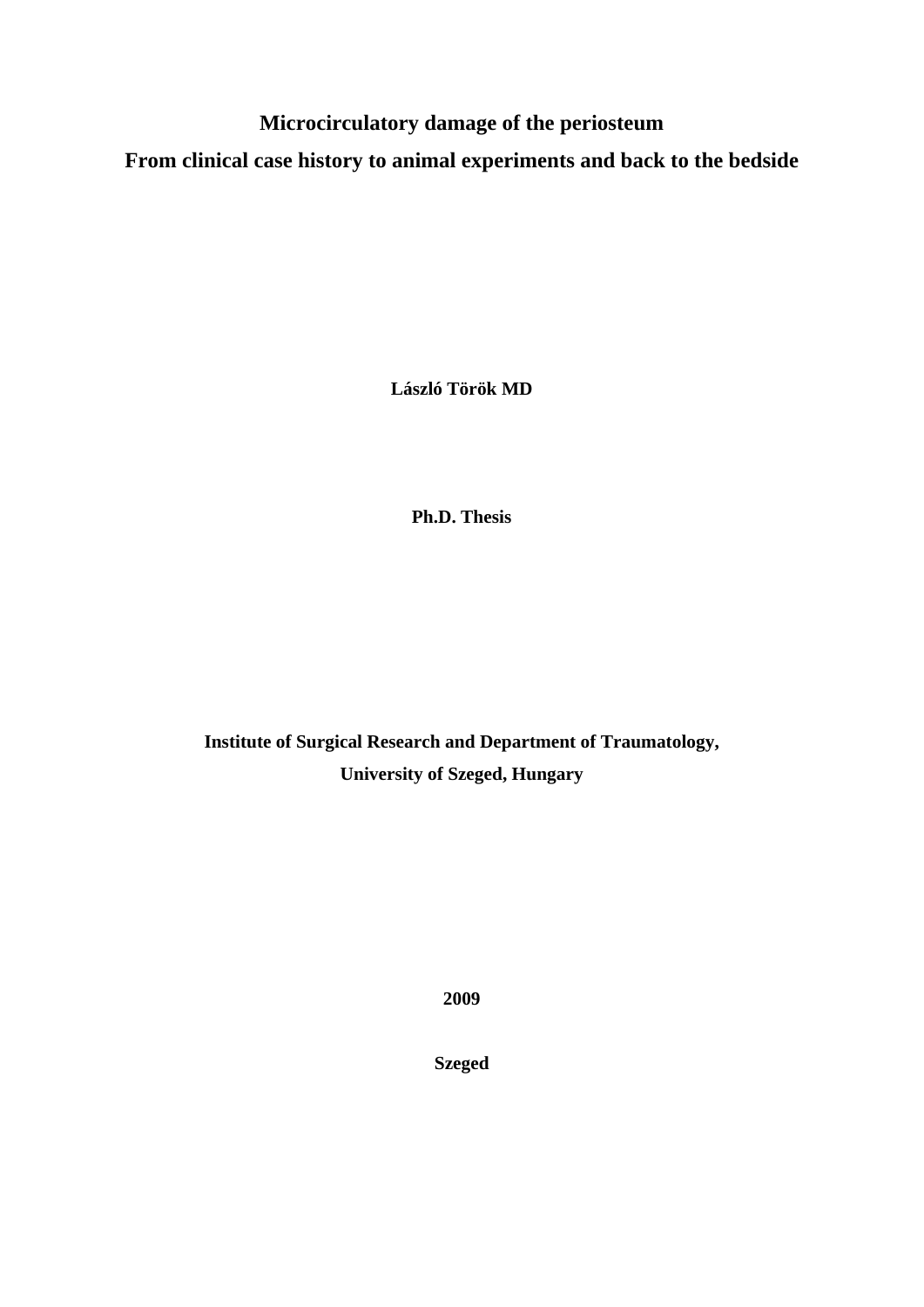#### **1. BACKGROUND**

Direct and indirect trauma forces leading to fractures usually involve injury to the periosteum, the outer covering layer of the skeleton. Stability and controlled micro-motions of the bones are very important components of trauma therapies, but the biological response of the periosteal sheet is also an essential factor in the repair mechanism of the bony architecture. Indeed, it has been shown that the periosteum not only protects and feeds the bone cortex, but also strongly influences osteogenesis.

Apart from traumas, periosteal damage can be a consequence of clinical interventions. Various emergency and elective orthopedic operations are performed under artificially reduced blood flow conditions, leading to regional ischemia differing in degree and duration. As an example, vascularized bone autografts are frequently used in reconstructive surgery for the replacement of large bone defects. Harmful consequences of the re-establishment of the vascular supply have often been observed after technically successful replantations or free flap transplantations. Today it is well established that the primary ischemic damage (when the bloodless period exceeds the critical tolerance duration) is significantly aggravated by secondary events during reperfusion. The ischemia-reperfusion (I-R) phenomenon includes various pathophysiological cascade mechanisms which enhance local and remote tissue injuries. Tourniquet methods *per se* are I-R events, which can cause healing disorders, including delayed bone healing, pseudoarthrosis or sequester formation.

Apart from local occlusion-induced circulatory derangements, similar I-R events may occur in some type of trauma events can lead relatively frequently to avascular bone necrosis. This is a time- and region-dependent ischemic injury resulting from temporary or permanent loss of the blood perfusion to the bones. Although this can occur in any bone, avasular necrosis most commonly affects the ends of long bones such as the femur, after hip joint dislocation. When joints are injured, blood vessels may be damaged. The increase in intraarticular pressure causes the blood vessels to narrow, making it difficult for them to deliver enough blood to the bone cells. Repair of the damage to the circulation is generally achieved spontaneously within a few hours after the closed repositioning of the joint.

However, there are special sites where the risk of avascular necrosis is very high, *e.g.* the peritalar region. The talus is the only bone in the lower extremity without any muscular attachments, making it somewhat vulnerable in the event of injury. Talus fractures can often be accompanied by partial or total talus necrosis. Most talus body or neck fractures are observed relatively frequently and this injury can also accompany supra- or subtalar sprains. The specific mechanism of this injury has not been described. It is thought that total talar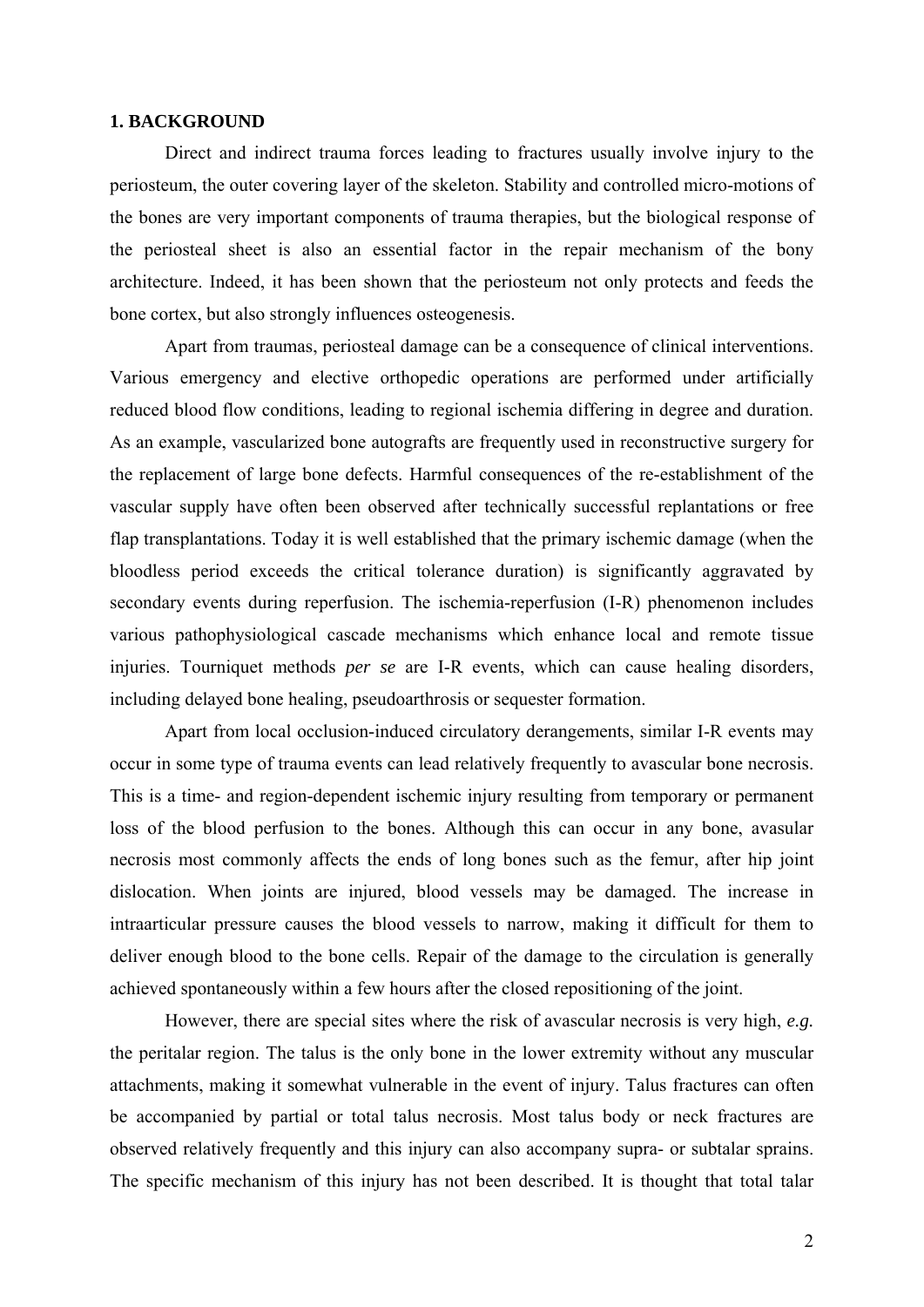dislocation is the endpoint of maximum pronation or supination injuries, the final result of a continuum of forces that begin with dislocation of the subtalar joint. Injuries can occur after falling from a height or in motor vehicle accidents.

The all types of I-R phenomenon can influence essentially the microperfusion of the periosteum and the bone. The microcirculation in general can be analyzed *in vivo* by intravital microscopy, a dynamic technique used to observe and quantify the microcirculatory alterations in well-defined structures in living tissues. However, as opposed to other organs, characterization of the human bone or periosteal microcirculation is still incomplete. Some observations have suggested that the periosteal microcirculation may be a good indicator of the perfusion changes of the whole bone, but the exact microcirculatory components involved in the pathogenesis of skeletal I-R remain unknown, mainly because of methodological limitations.

The few animal studies that have been reported have focused mainly on the effects of a flow reduction or soft tissue trauma-induced local microcirculatory reactions of the periosteal microcirculation. For this reason, there is a clear need for the investigation and characterization of periosteal microcirculatory reactions in animal models of clinical I-R conditions, such as bone autotransplantation or tourniquet ischemia.

As concerns trauma care, elimination of the factors obstructing the bone and periosteal microcirculation is the primary goal. The following important step is the use of pharmacological treatment to improve the blood supply to the injured region. In line with this, effective fluid therapy is of the utmost importance in critically ill patients with traumaassociated injury and blood loss, in order to restore the impaired tissue perfusion. The administration of intravenous fluid is indicated to avoid dehydration, to maintain an effective circulating volume, and to prevent inadequate tissue perfusion. These aims should all be considered core elements of perioperative practice. Attempts to achieve this goal are currently made by the administration of a variety of crystalloid and colloid solutions or an infusion of their combinations. The global circulatory effects of colloid or crystalloids fluid therapy have been examined in several studies, but their influences on the periosteum have not been analyzed yet.

On the basis of this background, this thesis focuses on the recognition of periosteal microcirculatory damage and its importance in the clinical practice of traumatology. Analysis of the experimental post-ischemic changes in the periosteal microcirculation could provide important information via which to improve our knowledge not only on the complications of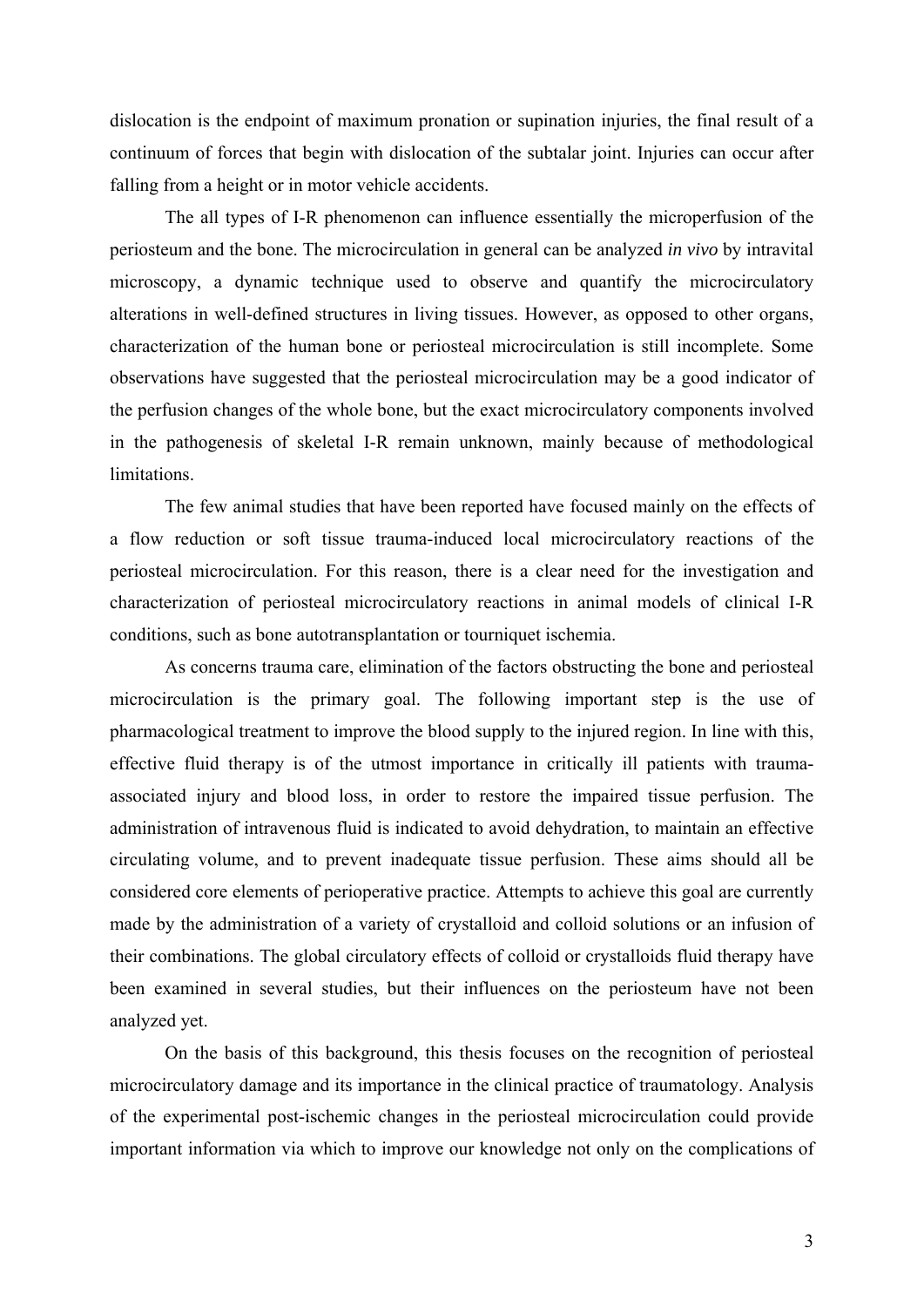fractures or bone autotransplantation, but also on other trauma cases accompanied by temporary bloodless conditions.

### **1.1. Microcirculatory consequences of ischemia-reperfusion injury**

I-R initiates a cascade of pathophysiological events which in turn enhance the local and remote tissue injury. With severe blood flow deficits and impaired oxygen consumption, the oxidative phosphorylation and metabolic functions are deranged. I-R injury has immediate and local effects, and there is substantial evidence that disturbances of the local microcirculation are involved in this syndrome. Organ hypoperfusion and reperfusion generate a local inflammatory environment that primes circulating leukocytes which provoke distant organ injury.

The most convincing data concerning the consequence of this reaction derive from intravital microscopy studies. The technology allows real-time imaging of the microcirculation and the exact determination of the consequences of I-R. Disturbances of the microcirculatory perfusion are characterized by changes in the functional capillary density (FCD) and the red blood cell velocity (RBCV,  $\mu$ m s<sup>-1</sup>). The FCD is defined as the length of red cell-perfused capillaries in relation to the observation area, which accurately describes the decrease in the efficacy of tissue perfusion when the corresponding area is unchanged. The RBCV is determined primarily by the blood flow and the cross-section of the circulatory area. The main causes of microcirculatory disturbances are as follows:

#### *1. Changes in perfusion and vasoactivity*

Microcirculatory dysfunctions seem to be mediated by endothelial cell damage and an imbalance of vasoconstrictor and vasodilator molecules, such as endothelin, reactive oxygen species and nitric oxide. The hypoxia-induced extensive release of vasoconstrictor mediators can lead to significant vasoconstriction of the precapillary sphincters, *i.e.* a considerable proportion of the inflowing blood returns to the venules without passing the capillaries. Precapillary vasoconstriction can also account for the relatively small decrease in arteriolar RBCV, which is determined primarily by the blood flow and the cross-section of the circulatory area. An aggravating consequence of I-R, the no-reflow phenomenon, may develop as a result of interstitial edema formation and external compression of the capillaries, or it may be a result of intraluminal plug formation.

## *2. Cellular activity: leukocyte-endothelial interaction*

Investigations utilizing intravital microscopy have demonstrated that the recruitment of inflammatory cells into the perivascular tissue involves a complex cascade mechanism. The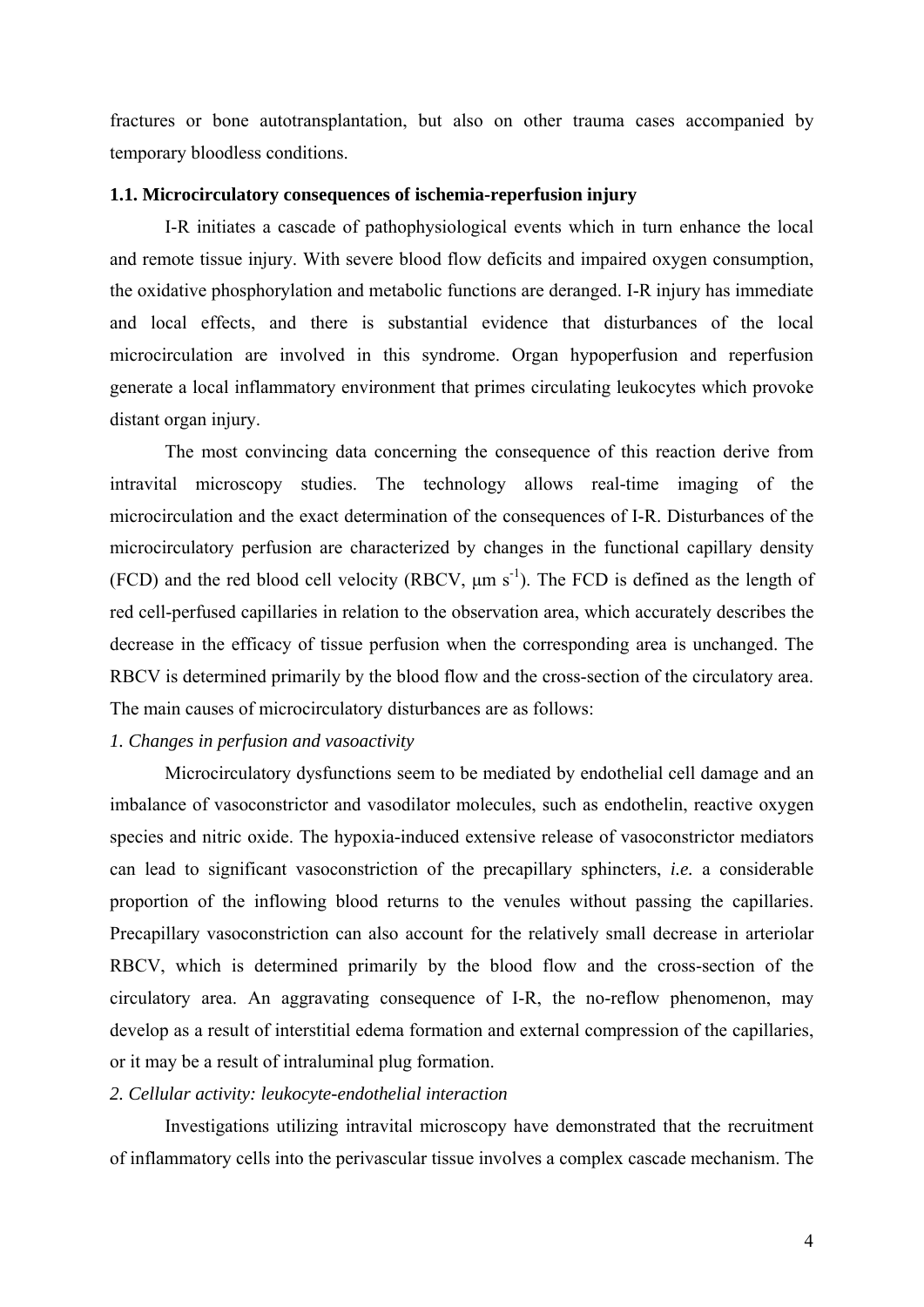adhesion process consists of several steps, beginning with the rolling of the polymorphonuclear leukocytes (PMNs) on the endothelial surface of the postcapillary venules until they have slowed down to such a degree that they stick to the endothelium. At this point, the leukocytes are sequestered from the main vascular flow, and firm adherence to the endothelial cells may follow. Subsequently, the leukocytes pass an intercellular junction between the endothelial cells and reach the abluminal side.

As opposed to other organs, the periosteal changes in response to I-R have been only poorly characterized. The few studies examining the periosteal microcirculation have focused on the effects of flow reduction or the soft tissue trauma-induced local microcirculatory reactions.

## **1.2. Significance of volume therapy in circulatory disturbances**

Absolute or relative blood volume deficits are often observed in the surgical, trauma or intensive care patient. The administration of intravenous fluid to avoid dehydration, maintain an effective circulating volume and prevent inadequate tissue perfusion should be considered a core element of perioperative practice. The overall goal of fluid therapy is to ensure an adequate oxygen supply for the organs. However, there is an ongoing debate with regard to the choice of the optimal type and timing of fluid resuscitation and the most appropriate endpoint of resuscitation. Besides trauma-associated blood loss in patients at the scene, effective fluid therapy is of utmost importance in critically ill patients with circulatory instability.

Research is ongoing to define the ideal fluid for trauma and hemorrhage and for intraoperative volume support. In general, crystalloids and colloids, with either isotonic/normoncotic or hypertonic/hyperoncotic modifications, and also blood, blood substitutes and oxygen therapeutics, are available. Resuscitation with isotonic (270-310 mosmol  $1^{-1}$ ) crystalloid solutions, *i.e.* lactated Ringer's (LR) solution or normal (0.9%) saline, is the current standard and predominates over the use of all other fluids for resuscitation. Crystalloids are distributed throughout the body and primarily fill the interstitial space without any preference for the intravascular space. Thus, the plasma-expanding effect is poor and is considered to be only 10-20%. However, fluid resuscitation with crystalloids can enhance interstitial edema, in consequence of the reperfusion injury to the capillary interstitial membrane.

When higher volume expansion is sought, when concerns over edema formation arise, or when the patient responds only transiently and even remains hypotensive, crystalloids are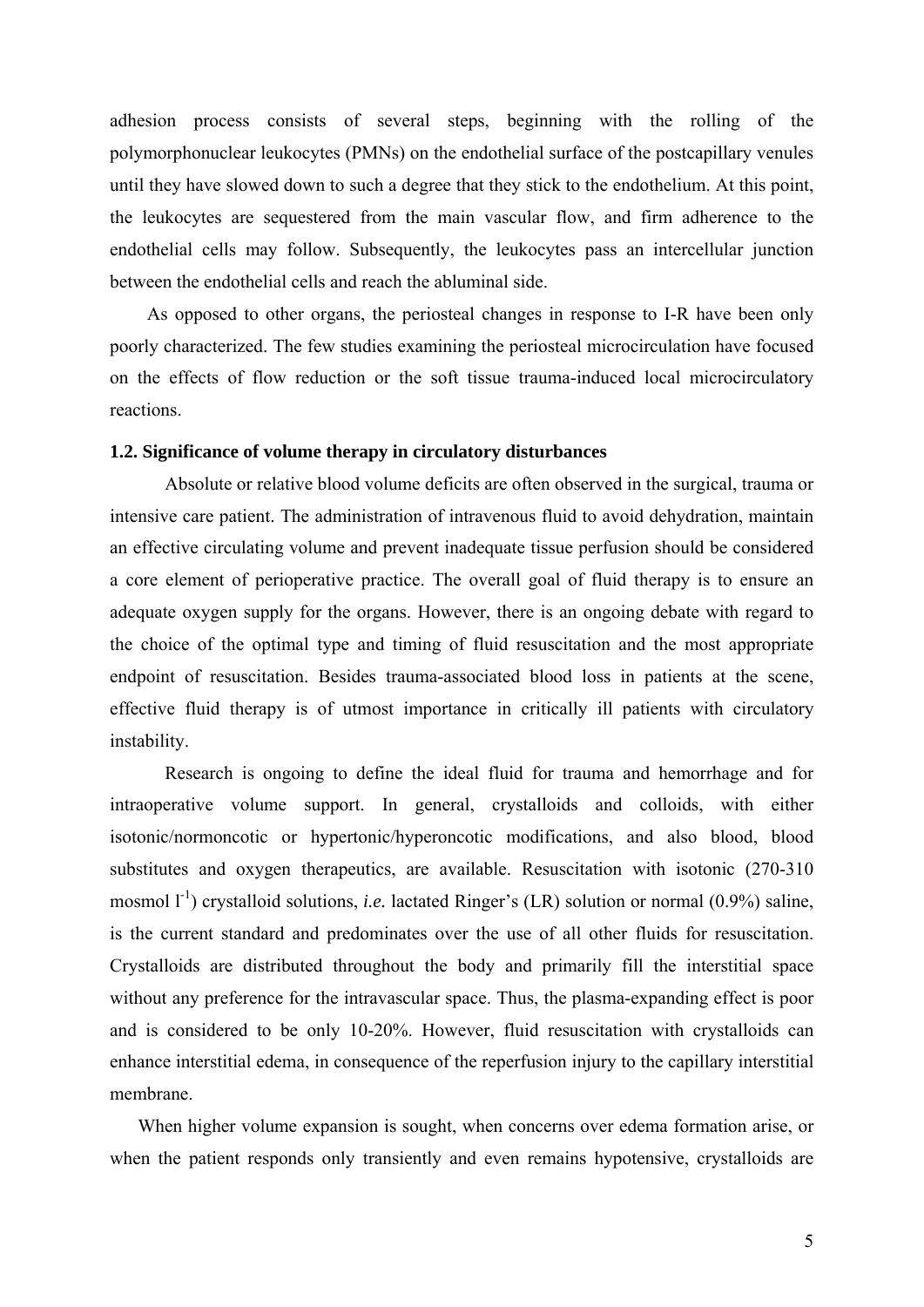replaced by colloids, or colloids are added. In general, solutions of dextran (DEX), albumin (ALB) gelatin (GEL) are available and hydroxyethyl starch (HES) being the most common artificial colloid used. By virtue of their water-binding capacity, colloids prolong the circulatory effect by retaining water in the vascular space.

The volume-restoring potential of colloids is often regarded as a most important clinical feature; nevertheless, the net efficacy of 'plasma expanders' is determined by many other factors. Specifically, the various experimental and clinical data demonstrate significant differences not only in the characteristics of the macrohemodynamic responses, but also in the potential to restore tissue oxygenation and additionally the potential to modulate inflammatory activation at the microcirculatory level. Anti-inflammatory actions and microcirculatory consequences are in fact interrelated events. Interruption of the adhesion between PMNs and endothelial cells ameliorates or prevents microcirculatory dysfunctions, and these reactions have been implicated as critical pathogenetic factors in a variety of low flow-induced tissue injuries.

Our understanding of the pivotal role of activated PMNs in the pathogenesis of a microvascular dysfunction raises questions concerning the opportunities for fluid therapy in the prevention or treatment of this syndrome. To date, however, there have been only very few *in vivo* studies where the microcirculatory effects of the clinically most important artificial colloid classes, including DEX, low molecular weight (MW) HES and GEL, have been characterized and compared in the same setup.

## **2. MAIN GOALS**

The main goals of the present studies were:

- 1. To demonstrate the significance of the duration of ischemia as concerns the recovery of a peritalar sprain through a human case history.
- 2. To design an experimental rat model of complete limb ischemia in order to elucidate the periosteal microcirculatory alterations caused by I-R. This included examinations of the efficacy of the tissue perfusion and the primary and secondary leukocyte-endothelial cell interactions.
- 3. A further aim was to characterize the effects of DEX (6%; 60 kDa MW), low MW HES (6%; 130 kDa/0.4) and GEL (4%; 35 kDa) on PMN reactions by using standardized *in vivo* microscopic methods to demonstrate their relative therapeutic benefits in ameliorating I-R-induced microcirculatory disturbances.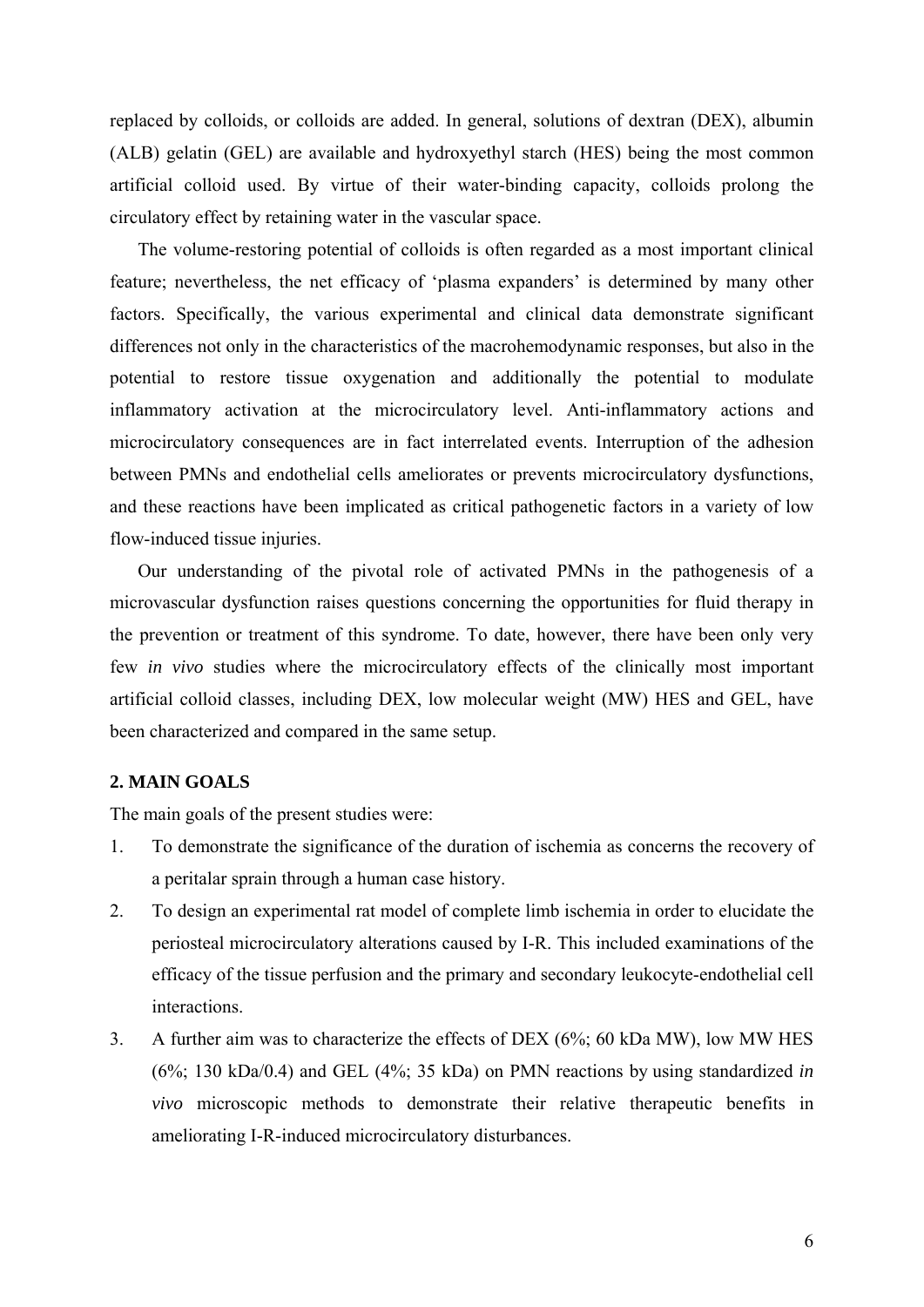#### **3. MATERIALS AND METHODS**

# **3.1. Human clinical study: medical attendance of injury of the peritalar region. A case history**

A 23-year-old sportswoman suffered a peritalar sprain (a complete talus sprain) in her right leg, while participating in a long jump rally. Since the sports-ground was located near the place of treatment (a trauma care unit), following quick transport, the injury was diagnosed only a few minutes after the event. During transport, the complete sprain of the talocrural joint predominated in the clinical situation and the bones of the ankle almost perforated the skin medially (from the inside). Blood supply disturbances were clearly recognizable in this region. Immediate repositioning was unsuccessful. Temporarily, a Kramer rail was fixed on the injured limb, following which a radiological examination was performed. The X-ray revealed a sprain of the subtalar region and subluxation of the talus in the talocrural joint. Closed repositioning of the sprain of the calcaneonavicular joint was subsequently carried out under anesthesia. After successful repositioning, a lower shank split concentric plaster was applied.

## **3.2. Animal experiments**

The experiments were performed in two main series on male Wistar rats (average weight 300 $\pm$ 35 g). The rats were anesthetized with sodium pentobarbital (45 mg kg<sup>-1</sup> ip) and the trachea was cannulated to facilitate respiration. The right jugular vein and carotid artery were cannulated for fluid and drug administration and for the measurement of arterial pressure, respectively. To determine cardiac output (CO) changes, the left common carotid artery was also dissected and a thermistor-tip catheter was introduced into the ascending aorta to measure the CO by a thermodilution technique. An ultrasonic flow probe was placed around the exposed femoral artery to measure the blood flow.

The animals were placed in a supine position on a heating pad to maintain the body temperature between 36 and 37  $^{\circ}$ C. The periosteum of the medial surface of the right tibia was exposed under a Zeiss 6x magnification operating microscope. By means of an atraumatic surgical technique, the skin above the anterior tibia was dissected and the gracilis posterior muscle was cut through. This simple, novel, easily reproducible procedure provides a tissue window with good exposure of the proximal and medial microvascular architecture of the anterior tibial periosteum without using local microcirculatory disturbances or inflammatory reactions.

The right hindlimb with the exposed tibia was positioned horizontally on an adjustable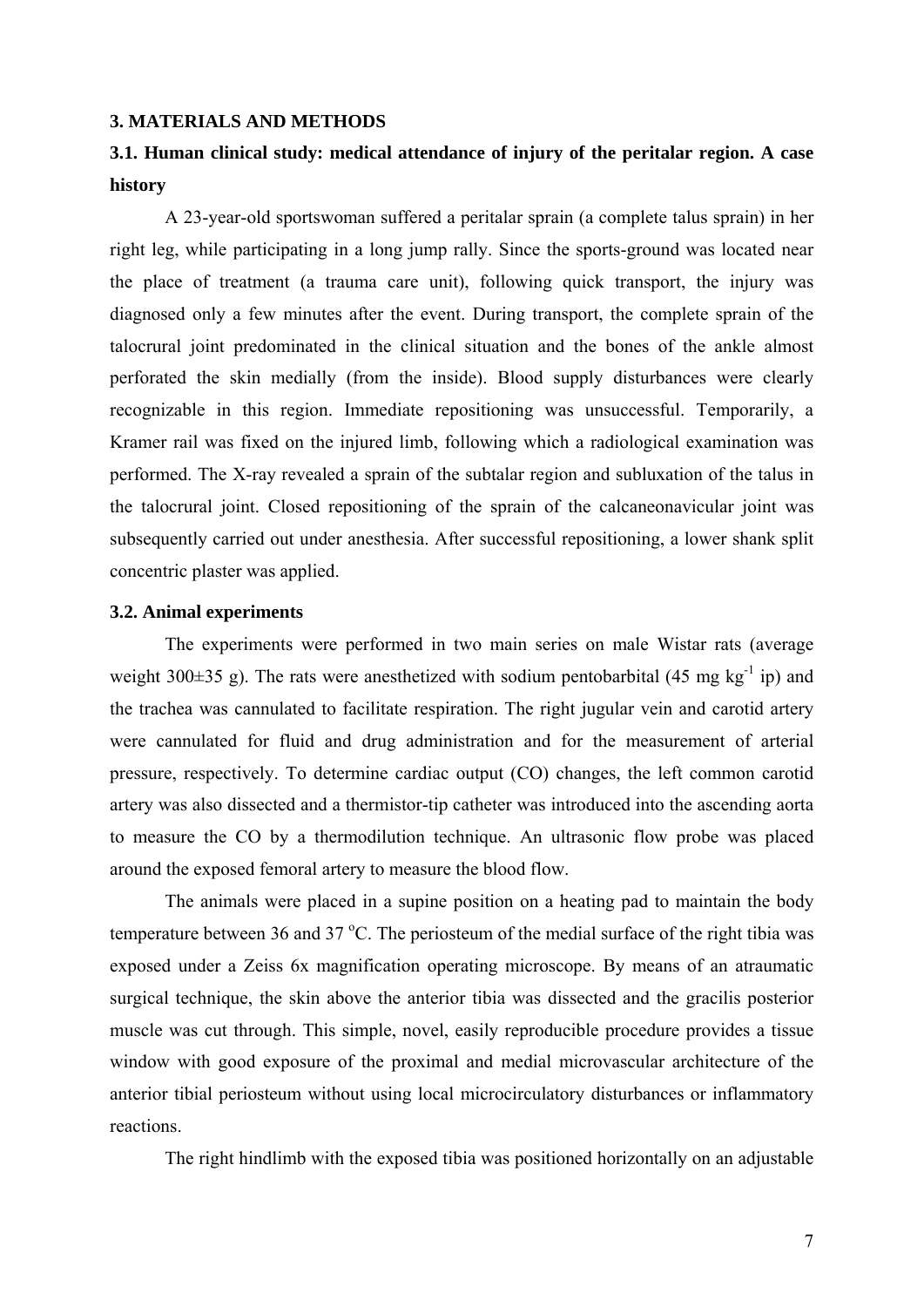stage and superfused with 37 °C saline. The microcirculation of the distal tibia was visualized by intravital microscopy (Zeiss Axiotech Vario 100HD microscope, 100 W HBO mercury lamp, Acroplan 20x water immersion objective), using fluorescein isothiocyanate labeled erythrocytes for red blood cell staining and rhodamine-6G staining for leukocytes. The microscopic images were recorded with a charge-coupled device videocamera (AVT HORN-BC 12) attached to an S-VHS videorecorder (Panasonic AG-MD 830) and a personal computer.

Quantitative assessment of the microcirculatory parameters was performed off-line by frame-to-frame analysis of the videotaped images, using image analysis software (IVM, Pictron Ltd., Budapest, Hungary). The FCD, *i.e*. the length of the perfused nutritive capillaries per observation area (cm<sup>-1</sup>), and the RBCV ( $\mu$ m s<sup>-1</sup>) were measured in 5 separate fields in 5 capillaries at each time point of each experiment. Leukocyte-endothelial cell interactions were analyzed within 5 postcapillary venules (diameter between 11 and 20 µm) per animal. Adherent leukocytes (stickers) were defined in each vessel segment as cells that did not move or detach from the endothelial lining within an observation period of 30 s, and are given as the number of cells per  $mm<sup>2</sup>$  of endothelial surface. Rolling leukocytes were defined as cells moving at a velocity less than 40% of that of the erythrocytes in the centerline of the microvessel, and are given as a percentage of the number of nonadherent leukocytes passing through the observed vessel segment within 30 s.

#### **3.2.1. Experimental protocols**

In the first series of experiments (Study I), I-R-induced microcirculatory changes in the tibial periosteum were analyzed with the aid of fluorescence intravital microscopy. After a 30-min stabilization period, the baseline cardiovascular and microhemodynamic parameters were determined (baseline;  $t = -60$  min). The animals were allotted into one or other of two experimental groups. The first group  $(n=5)$  served as sham-operated controls to exclude microcirculatory changes relating solely to the anesthesia and surgery. In group 2  $(n=5)$ , complete hindlimb ischemia was induced by clamping the femoral artery with an atraumatic vascular miniclip and placing a tourniquet around the femur, immediately after the occlusion of the vessel. After ischemia for 60 min, the tourniquet and the artery clip were removed, and the reperfusion was observed for 180 min. The periosteal microcirculation was observed hourly during the 180-min reperfusion period.

In the second series of experiments (Study II), the effects of volume resuscitation with crystalloid and different colloid solutions on the I-R-related microcirculatory disturbances of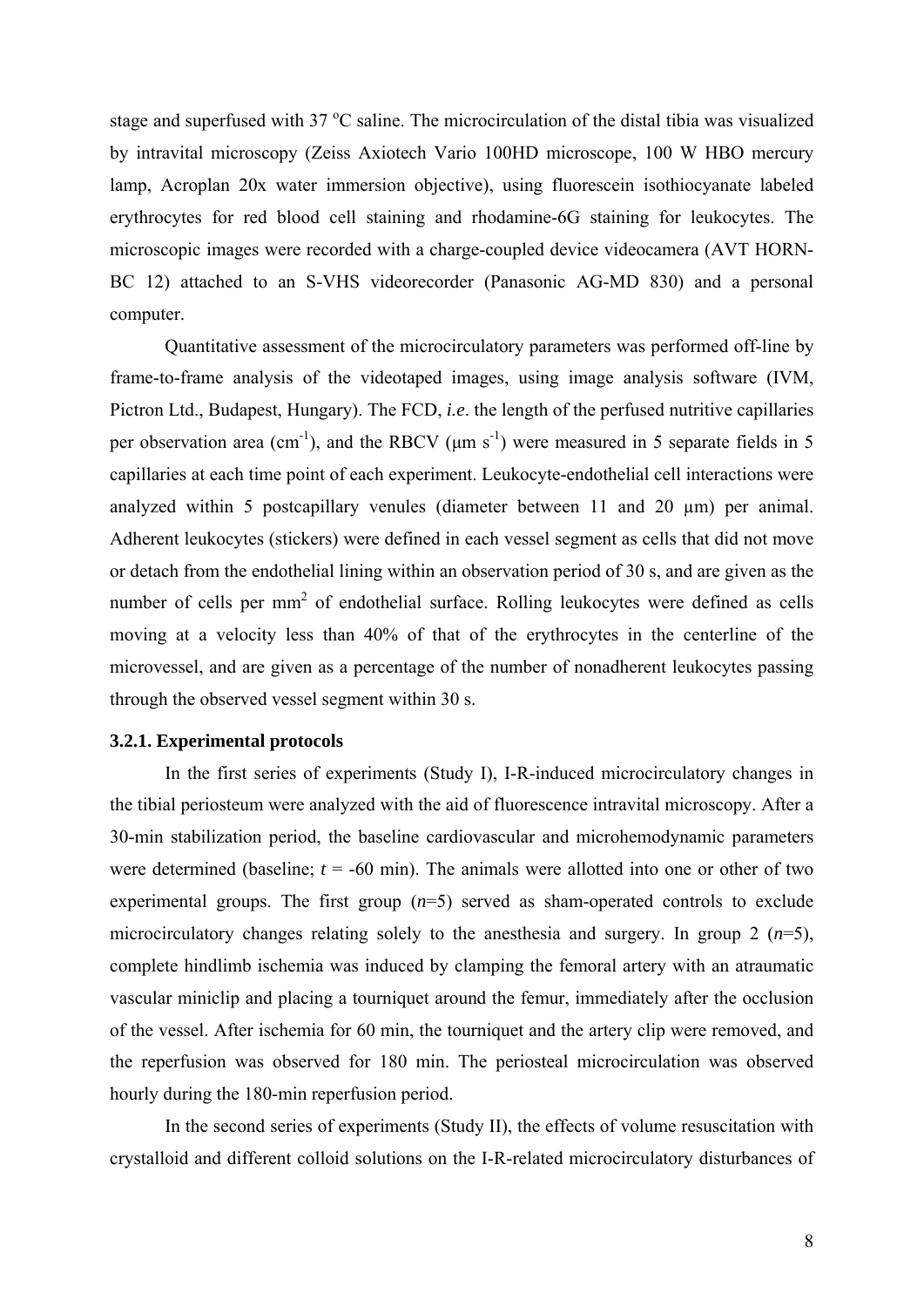the periosteum were examined. In these experiments, LR solution was infused at a rate of 10 ml kg<sup>-1</sup> h<sup>-1</sup> during the surgical procedures and for 50 min during the ischemic phase of the experiments. The first group (*n*=10) served as LR-treated, sham-operated controls, where the microcirculatory variables were recorded for 240 min to exclude changes relating solely to the anesthesia and surgery. In the next four groups, complete hindlimb ischemia was induced by placing a tourniquet around the proximal femur, with simultaneous occlusion of the femoral artery with a miniclip for 60 min. The occlusions were then released  $(t = 0 \text{ min})$ , and the periosteal microcirculation was observed after reperfusion for 180 min. The animals in groups 2-4 were treated with LR (*n*=10), GEL (Gelofusine 4%; 35 kDa; *n*=6), DEX (Macrodex 6%; 60 kDa;  $n=9$ ) or HES (Voluven 6%; 130 kDa/0.4;  $n=8$ ), respectively, in a dose of 15 ml kg<sup>-1</sup>  $h^{-1}$  iv, starting during the last 10 min of ischemia. The infusions were maintained during the first hour of reperfusion and the doses were then decreased to 5 ml  $kg^{-1} h^{-1}$  iv in the second and third hours of reperfusion.

#### **3.2.2. Statistical analysis**

Data analysis was performed with a statistical software package (SigmaStat for Windows, Jandel Scientific, Erkrath, Germany). Nonparametric methods were used. Friedman repeated measures analysis of variance on ranks was applied within the groups. Timedependent differences from the baseline were assessed by Dunn's method. Differences between groups were analyzed with Kruskal-Wallis one-way analysis of variance on ranks, followed by Dunn's method for pairwise multiple comparison.

## **4. RESULTS**

## **4.1. Human study**

As a result of resting for a few days with suspended extremities and diuretic therapy, the initial edema disappeared, and on day 6 the initial split plaster fixing could be replaced by a closed concentric plaster. During physiotherapy, the patient was taught to walk with crutches, without using her injured leg. At the control examination in the 6th week, the plaster binding could be removed. The clinical examination showed stability of the talocrural joint. The X-ray demonstrated congruity on the surface of the joints and verified the stability of the joints. However, the complementary MR record demonstrated a localized, intraosseal circulatory disturbance. At this time, for amelioration of the blood supply and joint motion, cautious physiotherapy was started (active/passive gymnastics) with continued strict loading prohibition. This led to the range of motion of the patient improvings and the elimination of pain in the course of time. After the 16th week, MR examination showed revascularization at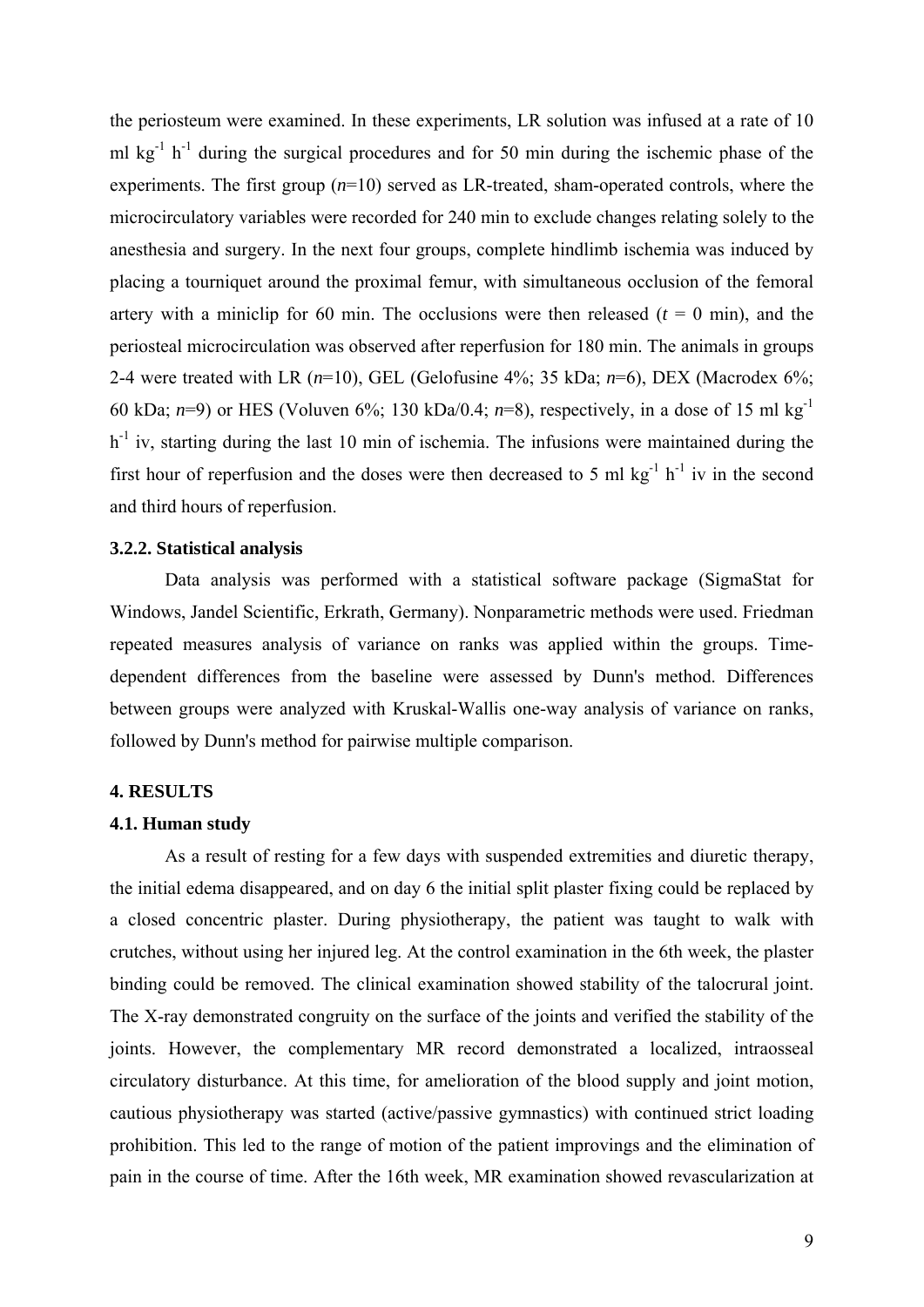the site of the earlier circulatory disturbance in the talus. Clinical examination indicated the same range/extent of motion as on the intact side. In view of the favorable examination results, partial (and after the 20th week full loading of the extremity was allowed. After the 20th week, the patient was completely pain-free. The annual control showed the perfect healing of the affected bone parts.

# **4.2. Experimental study I. Effects of I-R on postischemic periosteal microcirculatory changes**

Intravital microscopy revealed homogenous microvascular perfusion in the periosteum in both groups under the baseline conditions. The RBCV was similar in both groups and did not change over time in the sham-operated group. I-R, however, led to a significantly decreased RBCV during the reperfusion period. The periosteal FCD did not change significantly in the sham-operated group. However, I-R caused a significant decrease in FCD, which decreased gradually from the beginning of the reperfusion and reached the lowest value (60% of the baseline) at 120 min of reperfusion.

Leukocyte-endothelial cell interactions were characterized by the number of rolling and adherent (stickers) leukocytes. A maximum of 30% of the nonadherent PMNs rolled along the endothelial lining of the postcapillary venules under the baseline conditions in the different groups. In the sham-operated control group, there were no significant changes in the numbers of rolling and adherent PMNs at any of the observation points throughout the experiments. The 60-min ischemia and reperfusion was accompanied by a significant increase in leukocyte-endothelial cell interactions. Both the percentage of rolling cells and the number of adherent PMNs were increased as compared with the preischemic values or the values for the sham-operated group at matching time points.

#### **4.3. Experimental study II. Effects of colloid solutions on the consequences of I-R**

The CO and femoral artery blood flow were measured to characterize the peripheral and local hindlimb perfusions. There was a nonsignificant (approximately 14-22%) tendency to a decreased CO at the end of the ischemic period in all the ischemic groups. The volume replacement therapies normalized the CO in all the groups, and there were no significant differences in these values within or between the groups during the reperfusion period. The femoral artery blood flow increased transiently during the first hour of reperfusion in all the I-R groups. Although the highest flow increase was observed in the HES-treated animals, this change was again statistically not significantly different between the treated groups during the reperfusion period. The colloid infusion-caused changes in volume expansion were assessed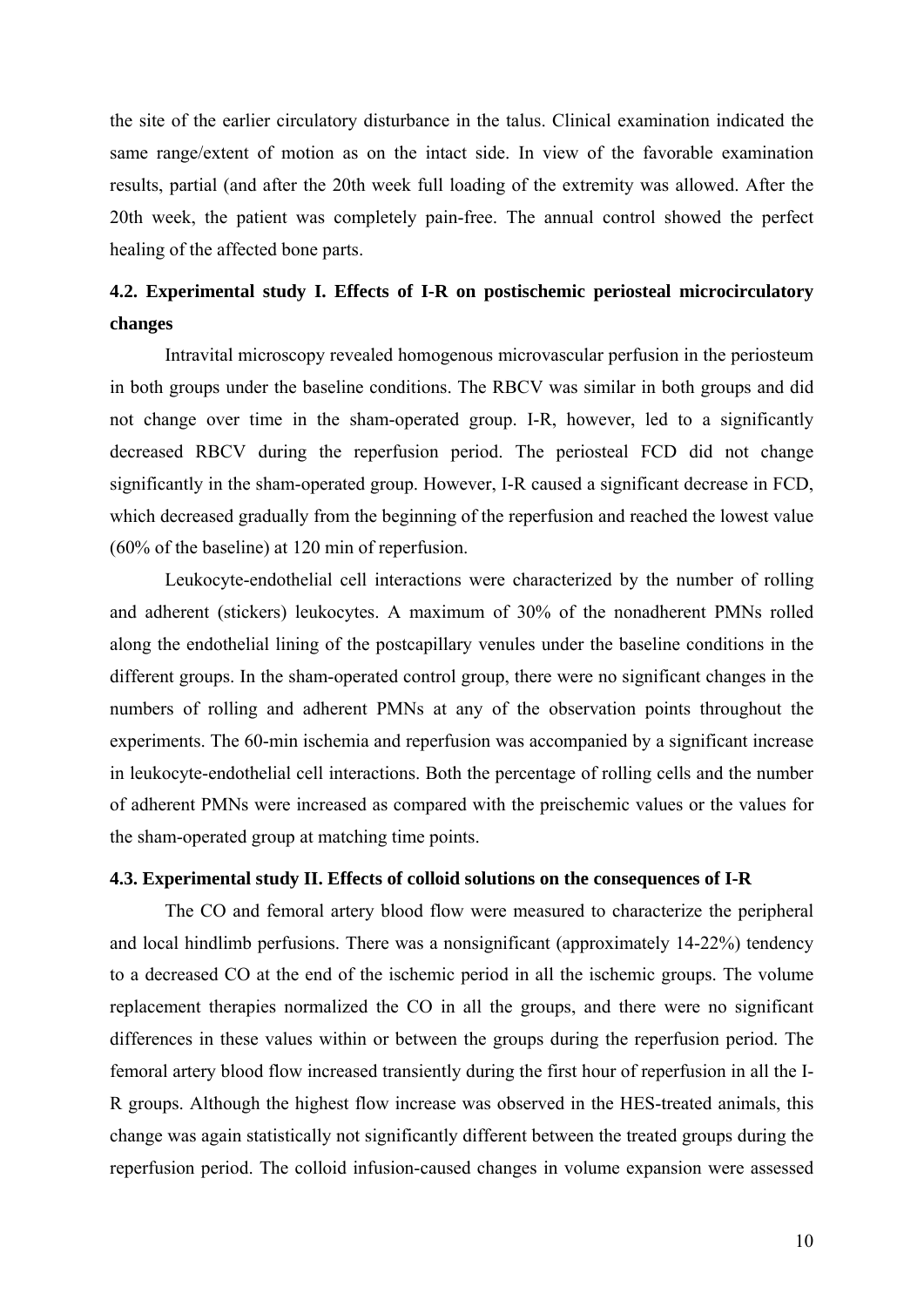by hematocrit measurement. As compared with the baseline values, there was an increase in hematocrit at the end of the ischemia (before volume replacement) in all the ischemic groups, but this was followed by a complete restoration to the baseline values in the later experimental phase.

Intravital microscopy revealed homogenous microvascular perfusion in the periosteum in all groups under the baseline conditions. In the LR-treated group, however, I-R led to a significant RBCV decrease (by 39%) during reperfusion. The microcirculatory perfusion did not improve in response to GEL; in this group, lower RBCV values were observed than in the sham-operated group or under the baseline conditions. After a transient restoration during reperfusion, DEX treatment did not influence the RBCV changes induced by ischemia. HES treatment prevented the postischemic deterioration of RBCV nearly completely, and a complete restoration to the baseline values was observed after the first hour of reperfusion.

In the sham-operated group, the periosteal FCD did not change significantly, but was greatly and permanently deteriorated in the LR-treated I-R group after 60 min of reperfusion. The GEL treatment caused a transient postischemic improvement, but this was followed by a progressive deterioration after 60 min of reperfusion. DEX infusion did not lead to any amelioration of this parameter throughout the entire reperfusion phase. However, a considerable protection against I-R-induced capillary perfusion failure was provided by HES, which caused a complete restoration of the FCD, similar to that seen under the sham-operated conditions. This difference was statistically significant as compared with the effects of LR, DEX and GEL after I-R.

In the sham-operated group, the numbers of firmly adherent leukocytes did not change significantly during the experiments. In the I-R group, the proportion of rolling leukocytes increased from a baseline level of approximately 16% to around 37% and 43% after 120 min and 180 min of reperfusion, respectively. Significant increases were observed in the number of sticking leukocytes at 120 min of reperfusion. The postischemic increases in the proportion of rolling leukocytes were not influenced by any of the colloid treatments, though the HES infusion caused a moderate improvement in the later stages of reperfusion. However, the I-Rinduced firm leukocyte adherence was completely prevented by HES throughout the entire reperfusion period. In contrast, significant deteriorations in this parameter were observed in the first hour of reperfusion in the GEL- and DEX-treated groups, similarly to that seen after I-R with LR treatment. In the case of GEL treatment, this was followed by a moderate improvement in the later experimental phase.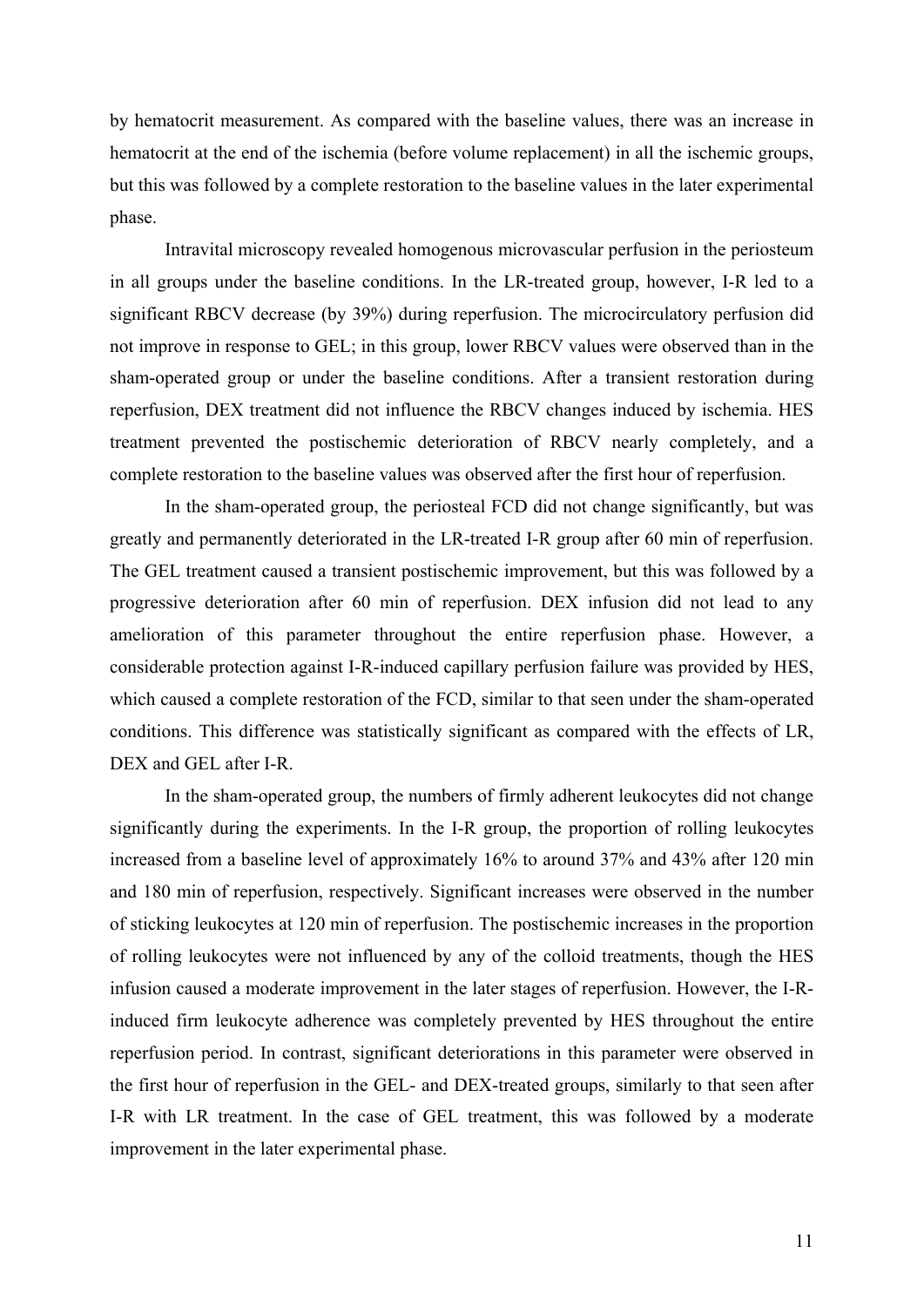#### **5. DISCUSSION**

## **5.1. Human study**

Traumatological events lead relatively frequently to avascular necrosis, which is a time- and bone region-dependent ischemic injury. However, the peritalar region is of special interest, because here the risk of avascular necrosis is also very high. The talus is the only bone in the lower extremity without any muscular attachments, making it somewhat vulnerable in the presence of injury. Furthermore, talus fractures are often accompanied by partial or total talus necrosis. Total dislocation of the talus (peritalar dislocation) is uncommon, accounting for approximately 2% of all traumatic talus injuries. The majority of these injuries are accompanied by fracture of the talus (occurring mainly as an open fracture). Total dislocation of the talus has a 90% probability of a poor prognosis and osteonecrosis. The specific mechanism of this injury has not been described. It is thought that total talar dislocation is the endpoint of maximum pronation or supination injuries, the final result of a continuum of forces that begin with dislocation of the subtalar joint. Injuries can occur after falling from a height or in motor vehicle accidents.

The clinical case reported here demonstrated a very rare peritalar dislocation, where neither partial nor complete necrosis of the talus developed. The management strategy was based on the early diagnosis and MR documentation. Additionally, the following factors could play a pivotal role in the absence of complications:

- Repositioning could be performed quickly, owing to the rapid transport between the trauma care unit and the scene of the accident.
- The duration of the plaster cast fixation applied to maintain the result of the repositioning was as short as possible so as to avoid soft tissue damage, it lasted only until the ligament stability of the affected joints was achieved.
- Non-weight-bearing active and passive physiotherapy had a beneficial effect on the impairment of the intraosseal circulation detected subsequently to the plaster cast fixation. After the recovery of the blood supply of the talus was demonstrated by the control MR examination, weight-bearing mobilization of the extremity could begin. The application of

MR tomography in the diagnosis and the therapy of this injury was highly advantageous. In summary, appropriate diagnosis and documentation of the circulatory state by means of MR tomography, and early treatment of the ischemic injury, resulted in the most advantageous management.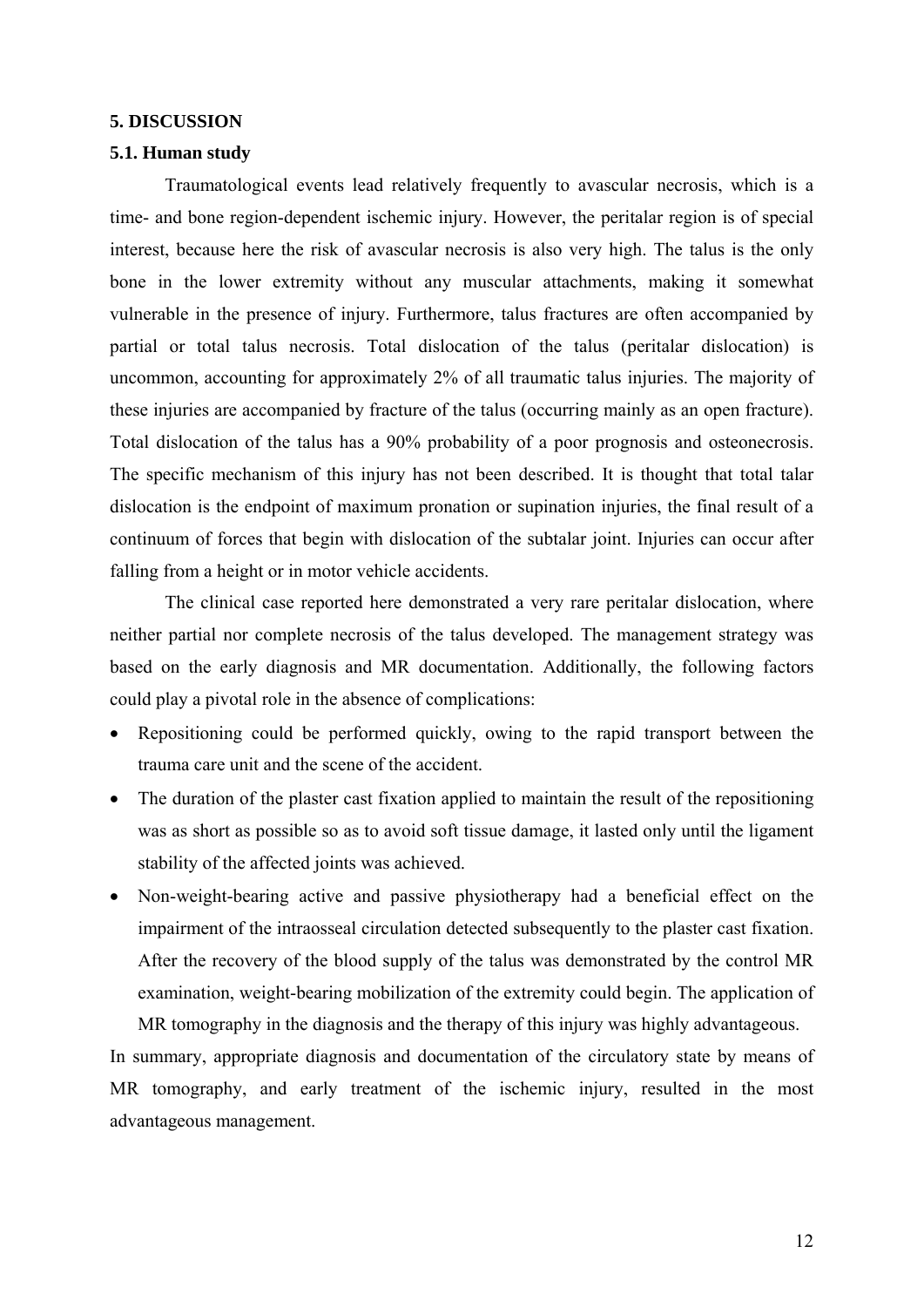#### **5.2. Experimental study I**

In these experiments, we employed a rat tibia model to investigate the periosteal microcirculatory consequences of a standardized I-R challenge. Although complete vascular occlusion disturbs the perfusion of all the tissues of the exposed limb, microcirculatory deterioration predominates in the periosteum, while the surrounding muscle layers exhibit much lower ischemic sensitivity.

Our results demonstrated that a 60-min period of ischemia induces capillary perfusion failure and leukocyte-endothelial cell interactions in the periosteal microcirculation. During the reperfusion phase, the proportion of perfused capillaries decreased significantly, and thus a large proportion of the inflowing blood returned to the venules without passing the capillaries. The reason for this shunt circulation may be precapillary vasoconstriction, but other reperfusion-related factors can also contribute to the reduction of the FCD. Additionally, we have observed increased leukocyte-endothelial cell interactions in the postcapillary venules. In the periosteal vessels with smaller diameter, the adherent and rolling leukocytes form typical leukocyte plugs, thereby probably leading to obstruction of the venules. The adhesion process consists of several steps, beginning with the rolling of the PMNs on the endothelial surface of the postcapillary venules until they have slowed down to such a degree that they stick to the endothelium. As the enhanced leukocyte-endothelial cell interactions eventually lead to leukocyte extravasation, this process plays an important role in reperfusionassociated late tissue injury too.

## **5.3. Experimental study II**

This study investigated the anti-inflammatory actions of major artificial colloid classes in the tibial periosteal microcirculation, by comparing their effects on the perfusion characteristics and the leukocyte-endothelial interactions. In this tissue compartment, the significantly reduced FCD and capillary RBCV were accompanied by characteristic leukocyte-mediated reactions in the reperfusion phase. Of the examined solutions, these potentially harmful changes were abolished only by the HES infusion.

The volume-expanding properties of the three colloid solutions might differ due to their differing MWs and vascular retentions, but the macrohemodynamic changes suggested quite similar volume-related effects for the examined solutions. The matching macrocirculatory endpoints indicated that other parameters, including microcirculatory changes, could be accurately compared in this setup.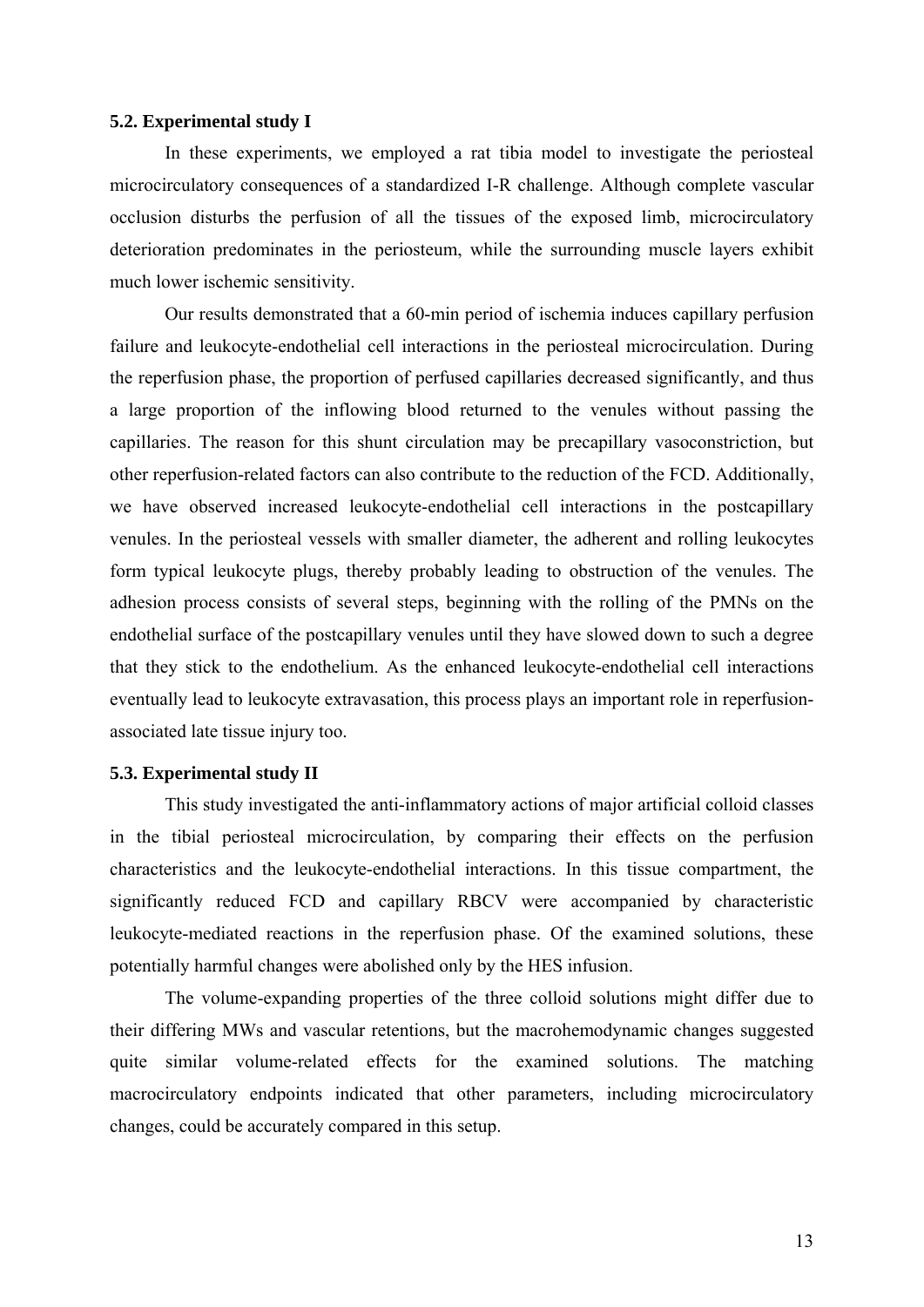We have presented evidence that PMN sticking is inhibited by HES throughout the entire reperfusion phase, and HES interferes significantly with the PMN-derived CD11b integrin expression, whereas the other colloids did not affect this parameter. This finding might refer to a situation where various doses of HES inhibit the tissue nuclear factor-κB activation and systemic tumor necrosis factor-α elevation after local and systemic inflammatory insults.

It has also been suggested that colloid solutions affect PMN adherence directly, by influencing the adhesion molecule expression independently of microhemodynamic changes. However, microhemodynamics and leukocyte adhesion are interrelated phenomena. Not only endothelium-derived vasoactive substances (typically nitric oxide and ET-1), but also perfusion changes and secondary shear stress *per se* influence PMN activation and adhesive interactions by changing the levels of expressions of adhesion molecules or the dynamics and half-lives of molecular bonds. It has been shown that the reduced velocity of PMNs near the vessel wall increases the probability of PMN adhesion and, likewise, an increased shear rate can reduce the number of adherent cells. Specifically, a force below the shear optimum can induce an increase in PMN rolling, while an increased wall shear stress enhances the velocity of rolling leukocytes and consequently decreases adhesion. In the case of HES, nearly complete restoration of the baseline RBCV was observed during reperfusion, whereas the other colloids were ineffective. These observations might be indicative of an indirect, flow- or volume-dependent anti-inflammatory effect, as this improvement could affect the perfusion of the postcapillary venules and thereby also contribute to the reduction of PMN-endothelial interactions.

In conclusion, the minimization of the ischemic duration and quick restoration of the injured periosteal circulation can promote the avoidance of avascular necrosis in cases of an extreme peritalar sprain. In addition, this special case history embedded into this thesis suggests that the application of animal models for the clarification of human clinical problems is of enormous benefit. Our rat model allowed *in vivo* visualization of the microcirculation of the rat tibial periosteum in an experimental setting that aimed at simulating the clinical situation of vascularized bone autotransplantation. The beneficial effects of HES on the microvascular perfusion were paralleled by local anti-inflammatory actions and the prevention of systemic PMN activation, whereas the other colloid solutions did not influence these parameters. Although any extrapolation to clinical applications should be attempted only with caution, it appears reasonable to suggest that isovolemic hemodilution with HES provides a therapeutic advantage in this setting.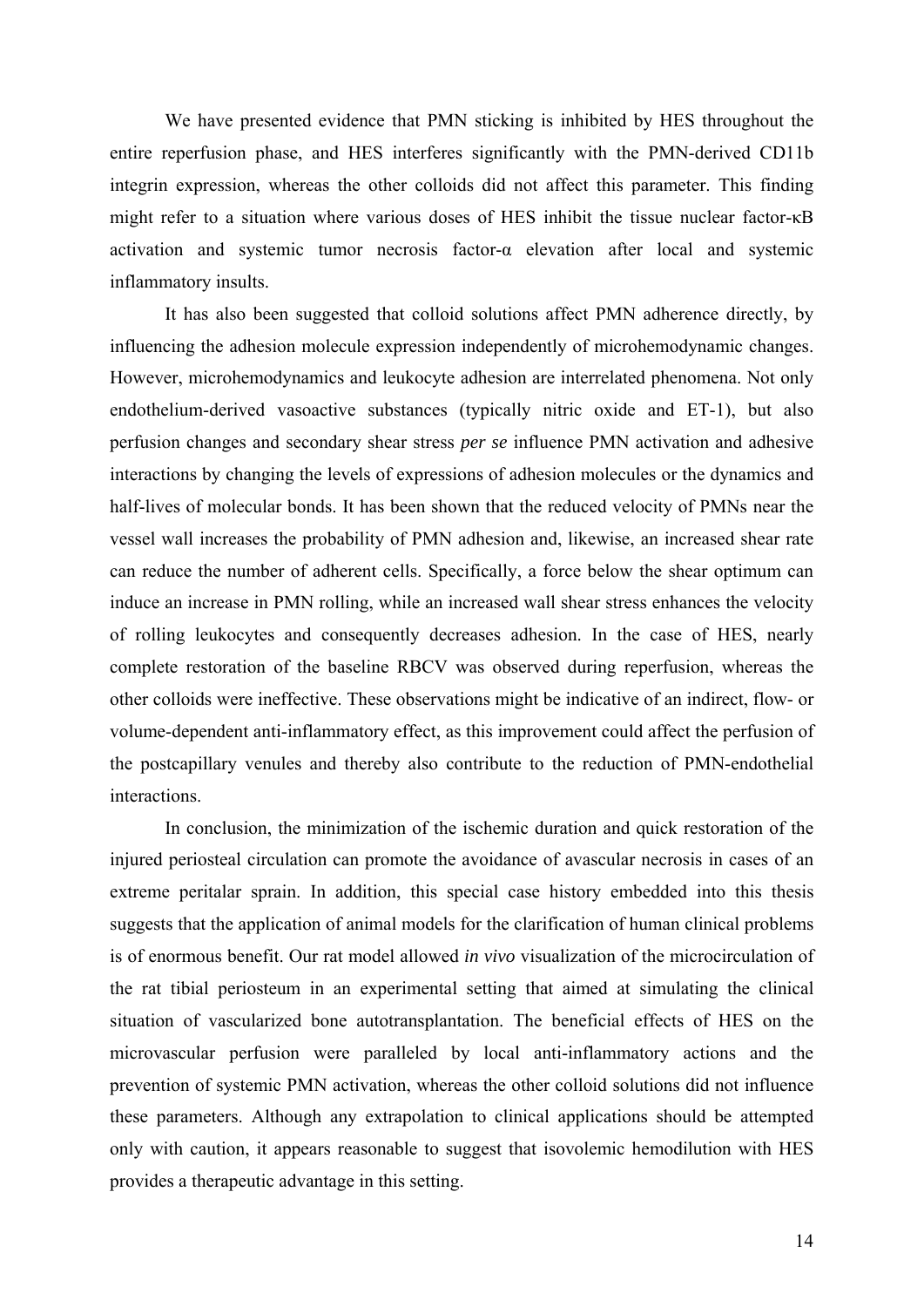#### **6. SUMMARY OF NEW FINDINGS**

- 1. Our *in vivo* experiments permitted quantification of the microcirculatory alterations caused by limb I-R in a clinically relevant animal model.
- 2. The I-R injury was manifested in a deterioration of the efficacy of the periosteal microvascular perfusion and the PMN-endothelial interactions are critically linked to the microcirculatory derangement in the reperfused tissues
- 3. The different colloid solutions exert diverse microcirculatory effects after limb ischemia. Only HES displayed a significant alleviating effect locally and in the prevention of systemic PMN activation, whereas the other colloid solutions (DEX and GEL) did not induce similar protection. This underlines the advantages of the use of HES in the care after trauma surgery.

## **8. ACKNOWLEDGMENTS**

I would like to express my gratitude to Professor Mihály Boros, head of Institute of Surgical Research, for his scientific guidance. I appreciate the encouragement and support he gave through the years, during which I had possibility to work in his department.

I am especially thankful to my supervisor József Kaszaki for personal guidance and for introducing me to experimental surgery. Without his continuous support, never failing interest, and optimistic attitude to the scientific problems, this PhD study could have hardly come to an end.

I am grateful to Professor Aurél János Simonka, head of Department of Traumatology for his inspiration to experimental surgery.

I am indebted to Dr. Andrea Szabó, who helped me learn the basic experimental skills and granted me unlimited daily assistance in performing the studies.

I am appreciative of the valuable contributions of my colleague Dr. Renáta Varga and Dr. Petra Hartmann to my work.

My special thanks are due to all the technical staff at the Institute of Surgical Research for their skillful assistance.